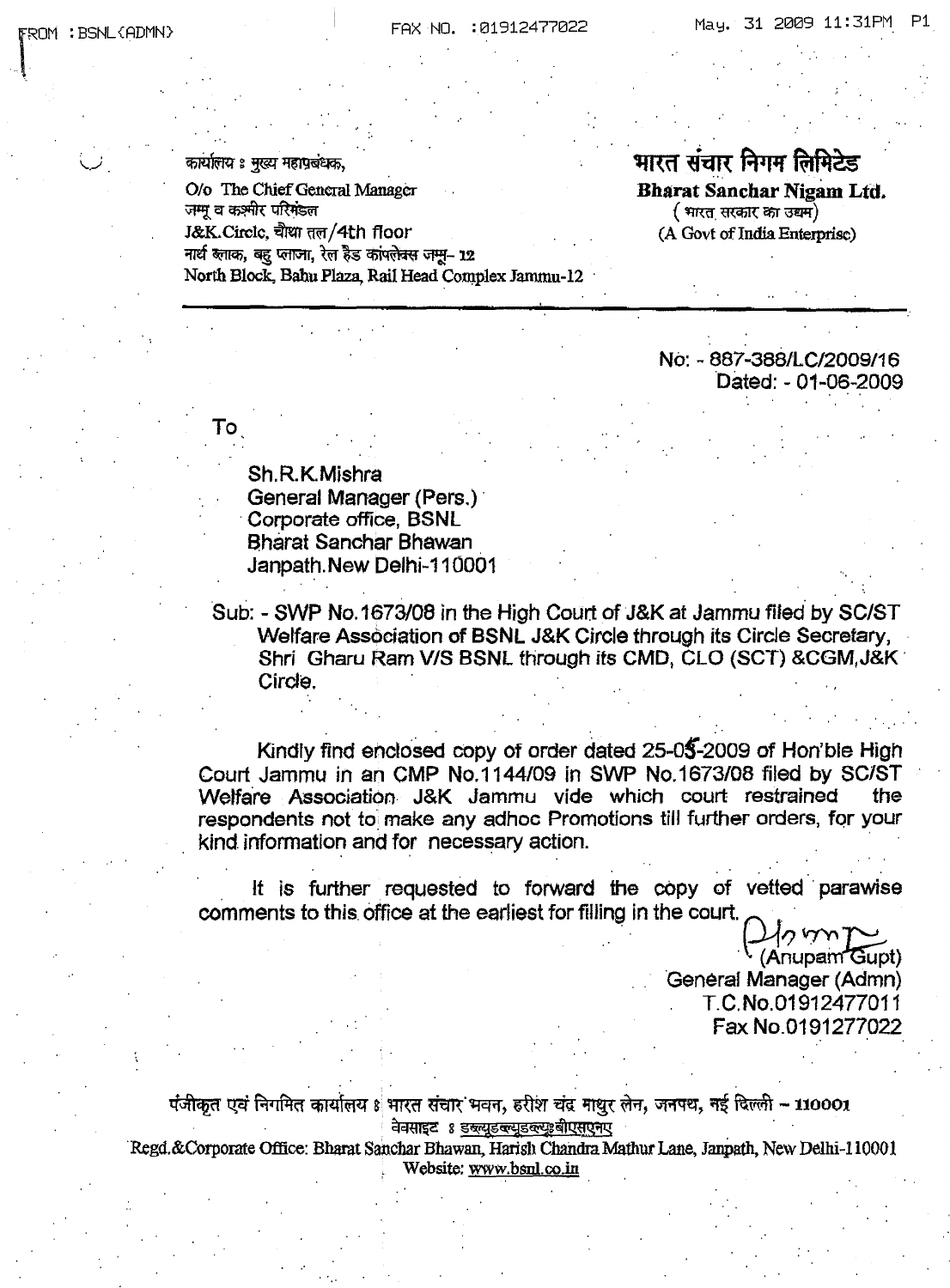

PETITIONER

 $\mathbf{f}$ 

## **VERSUS**

 $\mathbf{2}$  .

3.

UNION OF INDIA. THROUGH SECRETARY. MINISTRY OF INFORMATION TECHNOLOGY **& TELECOMMUNICATIONS NEW DELHI** 

BHARAT SANCHAR NIGAM LIMITED, 'A GOVT, OF INDIA ENTERPIRSES, **7TH FLOOR SATESMAN HOUSE.** BARAKHAMBAROAD, NEW DELHI through its chibp manawinu dirbutor

Chicli LIAISON OFFICER, (SCST), BHARAT SANCHAR NIGAM LIMITED. corporate officer, barakhamba road. NEW DELHI

chief general manager. (TELECOMMUNICATIONS) J&K CIRCLE BHARAT SANCHAR NIGAM LIMITED BAHU PLAZA, JAMMU.

**RESPONDENTS** 

 $\mathsf{S}\mathsf{F}_0$  (Central of the  $\mathsf{F}_0$  of  $(\mathscr{C}\mathscr{C})$  of  $(\mathscr{C}\mathscr{C})$  . Then  $\mathbb{R}$  and  $\mathbb{R}$  ) and  $\mathbb{R}$  . The substantial  $\mathbb{R}$ 

RATE COMPANY